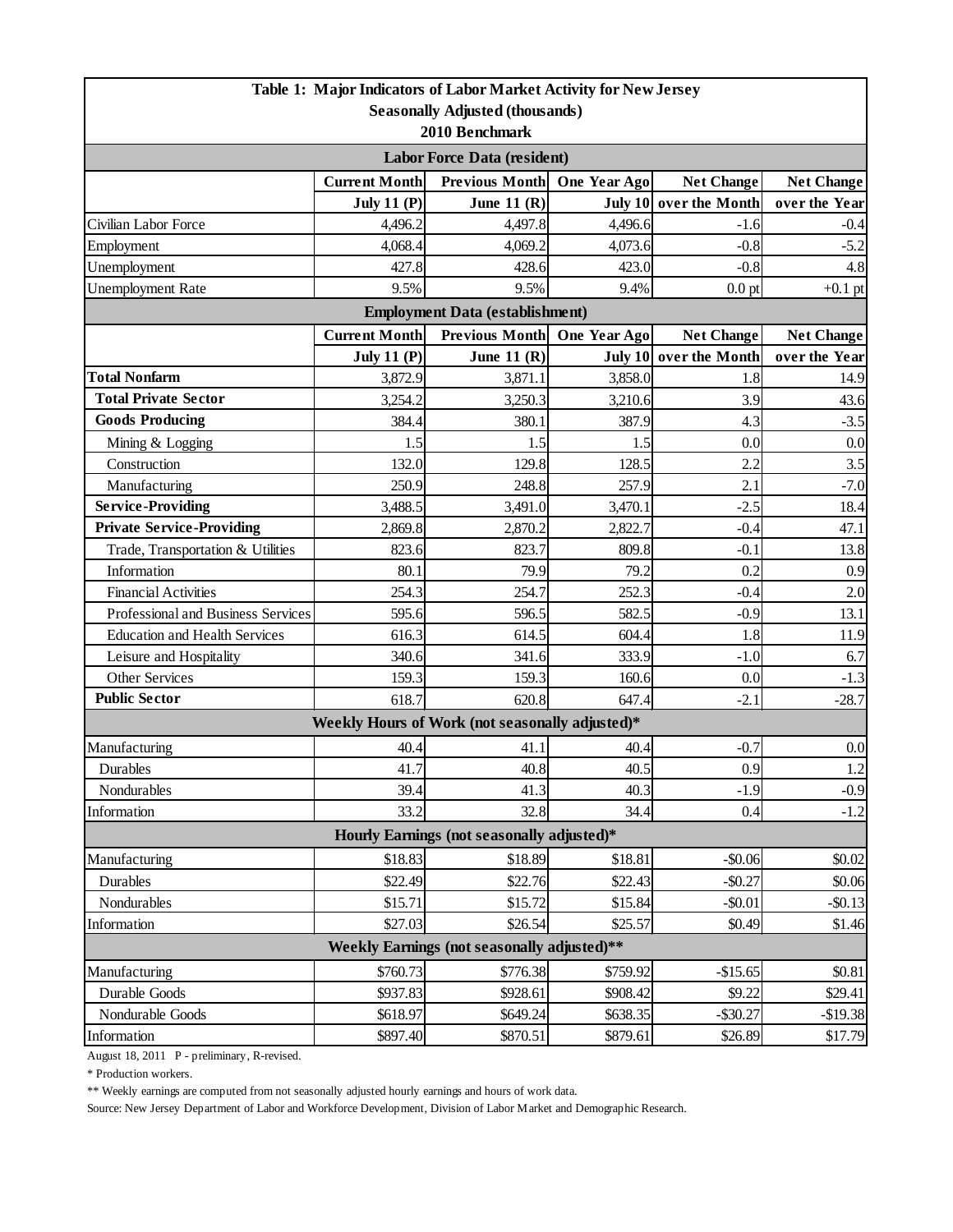| Table 2: New Jersey Civilian Labor Force Trends (thousands)<br>2010 Benchmark |                                                                         |               |                                                                                                                                                |               |                            |              |  |
|-------------------------------------------------------------------------------|-------------------------------------------------------------------------|---------------|------------------------------------------------------------------------------------------------------------------------------------------------|---------------|----------------------------|--------------|--|
|                                                                               | <b>Not Seasonally Adjusted</b>                                          |               |                                                                                                                                                |               | <b>Seasonally Adjusted</b> |              |  |
|                                                                               | <b>July 11 (P)</b>                                                      | June 11 $(R)$ | July 10                                                                                                                                        | July 11 $(P)$ | <b>June 11 (R)</b>         | July 10      |  |
| Civilian Labor Force                                                          | 4,575.8                                                                 | 4,527.2       | 4,562.0                                                                                                                                        | 4,496.2       | 4,497.8                    | 4,496.6      |  |
| Resident Employment                                                           | 4,131.5                                                                 | 4,088.6       | 4,111.8                                                                                                                                        | 4,068.4       | 4,069.2                    | 4,073.6      |  |
| Unemployment                                                                  | 444.3                                                                   | 438.5         | 450.2                                                                                                                                          | 427.8         | 428.6                      | 423.0        |  |
| Unemployment Rate                                                             | 9.7%                                                                    | 9.7%          | 9.9%                                                                                                                                           | 9.5%          | 9.5%                       | 9.4%         |  |
| Labor Force Participation Rate                                                | 66.7%                                                                   | 66.0%         | 67.0%                                                                                                                                          | 65.5%         | 65.6%                      | 66.0%        |  |
| Employment/Population Ratio                                                   | 60.2%                                                                   | 59.6%         | 59.3%<br>60.4%                                                                                                                                 |               | 59.3%                      | 59.8%        |  |
|                                                                               | New Jersey Civilian Labor Force Annual Averages 1990 - 2009 (thousands) |               |                                                                                                                                                |               |                            |              |  |
|                                                                               |                                                                         |               |                                                                                                                                                |               | <b>Unemployment</b>        | Unemployment |  |
| Year                                                                          | <b>Labor Force</b>                                                      |               |                                                                                                                                                | Employment    | <b>Volume</b><br>207.5     | Rate $(\%$ ) |  |
| 1990                                                                          | 4,072.5                                                                 |               |                                                                                                                                                | 3,865.0       |                            | 5.1          |  |
| 1991                                                                          | 4,050.4                                                                 |               | 3,776.6                                                                                                                                        |               | 273.7                      | 6.8          |  |
| 1992                                                                          | 4,051.9                                                                 |               | 3,709.5                                                                                                                                        |               | 342.4                      | 8.5          |  |
| 1993                                                                          | 4,034.6                                                                 |               | 3,727.3                                                                                                                                        |               | 307.3                      | 7.6          |  |
| 1994                                                                          | 4,067.5                                                                 |               |                                                                                                                                                | 3,790.0       | 277.5                      | 6.8          |  |
| 1995                                                                          | 4,111.8                                                                 |               | 3,846.3                                                                                                                                        |               | 265.5                      | 6.5          |  |
| 1996                                                                          | 4,184.1                                                                 |               |                                                                                                                                                | 3,925.8       | 258.3                      | 6.2          |  |
| 1997                                                                          | 4,257.4                                                                 |               |                                                                                                                                                | 4,031.0       | 226.4                      | 5.3          |  |
| 1998                                                                          | 4,242.4                                                                 |               | 4,047.1                                                                                                                                        |               | 195.3                      | 4.6          |  |
| 1999                                                                          | 4,284.6                                                                 |               |                                                                                                                                                | 4,092.7       | 191.8                      | 4.5          |  |
| 2000                                                                          | 4,287.8                                                                 |               | 4,130.3                                                                                                                                        |               | 157.5                      | 3.7          |  |
| 2001                                                                          | 4,302.3                                                                 |               | 4,117.5                                                                                                                                        |               | 184.8                      | 4.3          |  |
| 2002                                                                          | 4,370.8                                                                 |               | 4,117.3                                                                                                                                        |               | 253.5                      | 5.8          |  |
| 2003                                                                          | 4,363.9                                                                 |               | 4,108.4                                                                                                                                        |               | 255.5                      | 5.9          |  |
| 2004                                                                          | 4,358.9                                                                 |               | 4,144.2                                                                                                                                        |               | 214.7                      | 4.9          |  |
| 2005                                                                          | 4,404.5                                                                 |               | 4,207.7                                                                                                                                        |               | 196.7                      | 4.5          |  |
| 2006                                                                          | 4,465.1                                                                 |               | 4,257.9                                                                                                                                        |               | 207.2                      | 4.6          |  |
| 2007                                                                          | 4,456.3                                                                 |               | 4,265.3                                                                                                                                        |               | 191.1                      | 4.3          |  |
| 2008                                                                          | 4,501.6                                                                 |               | 4,256.3                                                                                                                                        |               | 245.4                      | 5.5          |  |
| 2009<br>2010                                                                  | 4,526.5                                                                 |               | 4,116.4<br>4,076.7                                                                                                                             |               | 410.1<br>425.7             | 9.1<br>9.5   |  |
|                                                                               | 4,502.4                                                                 |               |                                                                                                                                                |               |                            |              |  |
| <b>Date</b>                                                                   | <b>Labor Force</b>                                                      |               | Seasonally Adjusted Civilian Labor Force Data for New Jersey (thousands) 2009-2010<br><b>Unemployment</b><br><b>Employment</b><br>Unemployment |               |                            |              |  |
| Jan 2010                                                                      | 4,522.2                                                                 |               |                                                                                                                                                | 4,081.0       |                            | 9.8          |  |
| Feb                                                                           | 4,526.8                                                                 |               | 4,086.0                                                                                                                                        |               | 441.2<br>440.8             | 9.7          |  |
| Mar                                                                           | 4,527.9                                                                 |               | 4,089.1                                                                                                                                        |               | 438.7                      | 9.7          |  |
| Apr                                                                           | 4,524.2                                                                 |               | 4,088.8                                                                                                                                        |               | 435.4                      | 9.6          |  |
| May                                                                           | 4,516.3                                                                 |               | 4,085.2                                                                                                                                        |               | 431.1                      | 9.5          |  |
| Jun                                                                           | 4,506.3                                                                 |               | 4,079.6                                                                                                                                        |               | 426.8                      | 9.5          |  |
| $_{\rm{Jul}}$                                                                 | 4,496.6                                                                 |               | 4,073.6                                                                                                                                        |               | 423.0                      | 9.4          |  |
| Aug                                                                           | 4,489.3                                                                 |               | 4,069.7                                                                                                                                        |               | 419.6                      | 9.3          |  |
| Sep                                                                           | 4,484.0                                                                 |               | 4,067.6                                                                                                                                        |               | 416.4                      | 9.3          |  |
| Oct                                                                           | 4,479.6                                                                 |               | 4,066.6                                                                                                                                        |               | 413.0                      | 9.2          |  |
| Nov                                                                           | 4,475.5                                                                 |               | 4,065.6                                                                                                                                        |               | 409.9                      | 9.2          |  |
| Dec                                                                           | 4,472.5                                                                 |               | 4,065.2                                                                                                                                        |               | 407.3                      | 9.1          |  |
|                                                                               |                                                                         |               |                                                                                                                                                |               |                            |              |  |
| Jan 2011                                                                      | 4,468.7                                                                 |               | 4,060.7                                                                                                                                        |               | 408.0                      | 9.1          |  |
| Feb                                                                           | 4,480.6                                                                 |               | 4,066.4                                                                                                                                        |               | 414.2                      | 9.2          |  |
| Mar                                                                           | 4,493.5                                                                 |               | 4,075.9                                                                                                                                        |               | 417.6                      | 9.3          |  |
| Apr                                                                           | 4,501.8                                                                 |               | 4,083.1                                                                                                                                        |               | 418.7                      | 9.3          |  |
| May                                                                           | 4,505.8                                                                 |               | 4,084.3                                                                                                                                        |               | 421.5                      | 9.4          |  |
| Jun $(R)$                                                                     | 4,497.8                                                                 |               | 4,069.2                                                                                                                                        |               | 428.6                      | 9.5          |  |
| Jul(P)                                                                        | 4,496.2                                                                 |               | 4,068.4                                                                                                                                        |               | 427.8                      | 9.5          |  |
| Aug                                                                           |                                                                         |               |                                                                                                                                                |               |                            |              |  |
| Sep                                                                           |                                                                         |               |                                                                                                                                                |               |                            |              |  |
| Oct                                                                           |                                                                         |               |                                                                                                                                                |               |                            |              |  |
| $\operatorname{Nov}$                                                          |                                                                         |               |                                                                                                                                                |               |                            |              |  |
| Dec                                                                           |                                                                         |               |                                                                                                                                                |               |                            |              |  |

Source: New Jersey Department of Labor and Workforce Development, Division of Labor Market & Demographic Research. August 18, 2011. P - preliminary, R - revised.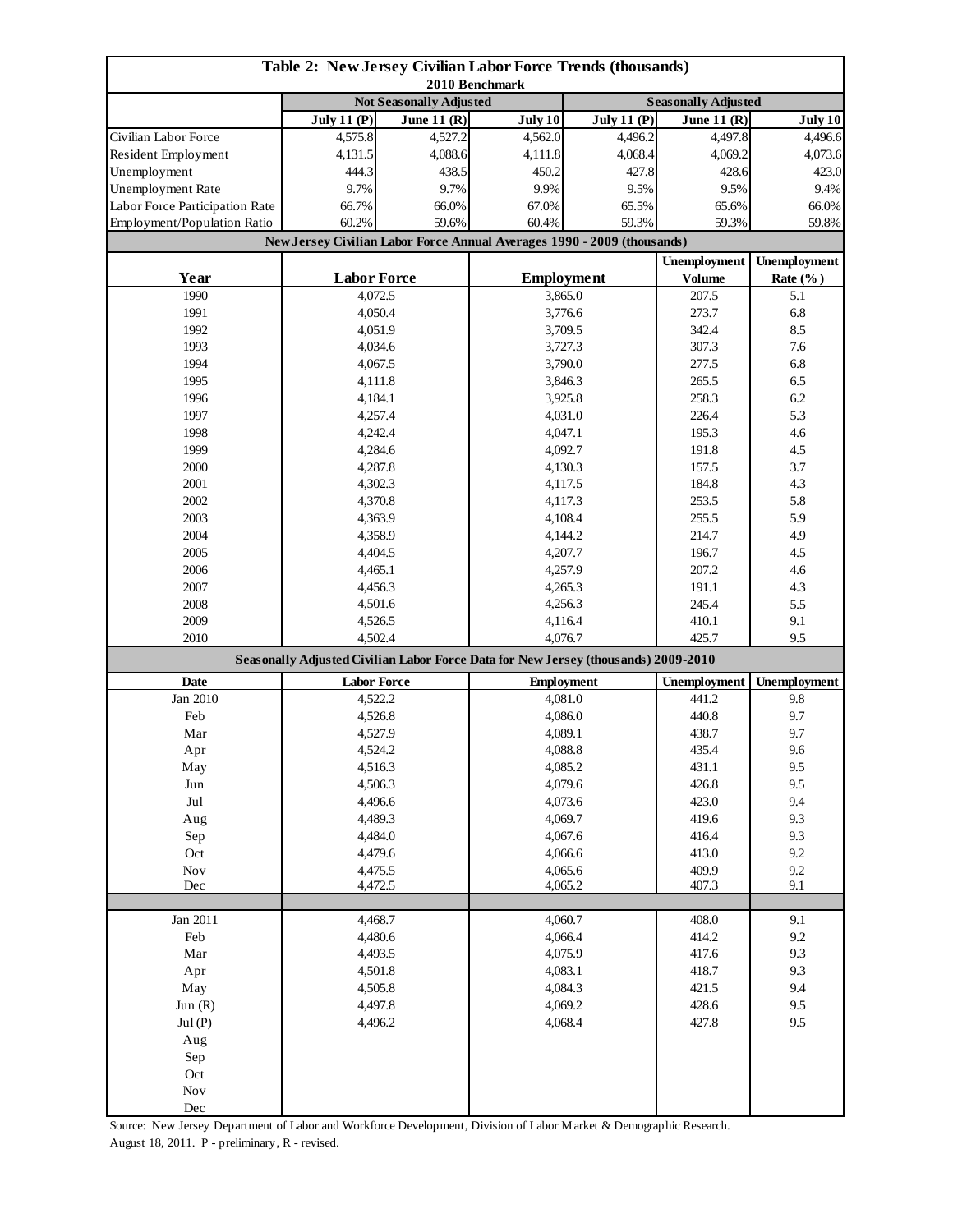| Table 3: New Jersey Nonfarm Employment by Industry for July 2011                              |                      |                       |              |                   |  |  |
|-----------------------------------------------------------------------------------------------|----------------------|-----------------------|--------------|-------------------|--|--|
| Not Seasonally Adjusted (thousands) 2010 Benchmark                                            |                      |                       |              |                   |  |  |
|                                                                                               | <b>Current Month</b> | <b>Previous Month</b> | One Year Ago | <b>Net Change</b> |  |  |
| Industry                                                                                      | <b>July 11 (P)</b>   | June 11 $(R)$         | July 10      | over the Year     |  |  |
| Total Nonfarm                                                                                 | 3,895.0              | 3,933.2               | 3,876.8      | 18.2              |  |  |
| <b>Total Private Sector</b>                                                                   | 3,302.5              | 3,303.7               | 3,255.6      | 46.9              |  |  |
| Goods Producing                                                                               | 389.9                | 386.3                 | 395.4        | $-5.5$            |  |  |
| Mining & Logging                                                                              | 1.5                  | 1.5                   | 1.5          | 0.0               |  |  |
| Construction                                                                                  | 137.8                | 133.9                 | 135.2        | 2.6               |  |  |
| <b>Manufacturing</b>                                                                          | 250.6                | 250.9                 | 258.7        | $-8.1$            |  |  |
| Durable Goods                                                                                 | 111.7                | 112.8                 | 114.4        | $-2.7$            |  |  |
| <b>Fabricated Metal Products</b>                                                              | 21.8                 | 22.0                  | 22.4         | $-0.6$            |  |  |
| <b>Machinery Manufacturing</b>                                                                | 13.8                 | 13.8                  | 14.1         | $-0.3$            |  |  |
| Computer and Electronic Products                                                              | 25.8                 | 25.8                  | 26.9         | $-1.1$            |  |  |
| Miscellaneous Manufacturing                                                                   | 18.6                 | 18.7                  | 18.9         | $-0.3$            |  |  |
| Nondurable Goods                                                                              | 138.9                | 138.1                 | 144.3        | $-5.4$            |  |  |
| Food Manufacturing                                                                            | 30.0                 | 30.0                  | 30.1         | $-0.1$            |  |  |
| Paper Manufacturing                                                                           | 10.9                 | 11.1                  | 11.7         | $-0.8$            |  |  |
| Printing and Related Support                                                                  | 15.7                 | 15.9                  | 16.8         | $-1.1$            |  |  |
| <b>Chemical Manufacturing</b>                                                                 | 55.1                 | 55.3                  | 56.6         | $-1.5$            |  |  |
| Pharmaceutical and Medicine                                                                   | 32.8                 | 32.8                  | 33.2         | $-0.4$            |  |  |
| Service-Providing                                                                             | 3,505.1              | 3,546.9               | 3,481.4      | 23.7              |  |  |
| Private Service-Providing                                                                     | 2,912.6              | 2,917.4               | 2.860.2      | 52.4              |  |  |
| <b>Trade, Transportation, and Utilities</b>                                                   | 822.1                | 830.4                 | 808.9        | 13.2              |  |  |
| Wholesale Trade*                                                                              | 214.7                | 216.1                 | 211.3        | 3.4               |  |  |
| Retail Trade*                                                                                 | 446.9                | 447.9                 | 440.7        | 6.2               |  |  |
| Building Material & Garden Equip. and Supplies Dealers                                        | 31.0                 | 31.9                  | 31.3         | $-0.3$            |  |  |
| Food and Beverage Stores                                                                      | 110.0                | 110.0                 | 109.7        | 0.3               |  |  |
| Health and Personal Care Stores                                                               | 33.5                 | 33.9                  | 34.8         | $-1.3$            |  |  |
| Clothing and Clothing Accessories Stores                                                      | 65.3                 | 63.5                  | 58.7         | 6.6               |  |  |
| Sporting Goods, Hobby, Book and Music Stores                                                  | 17.3                 | 17.5                  | 17.3         | 0.0               |  |  |
| <b>General Merchandise Stores</b>                                                             | 66.4                 | 65.7                  | 67.1         | $-0.7$            |  |  |
| Transportation, Warehousing and Utilities                                                     | 160.5                | 166.4                 | 156.9        | 3.6               |  |  |
| Utilities*                                                                                    | 14.3                 | 14.0                  | 14.4         | $-0.1$            |  |  |
| Transportation & Warehousing*                                                                 | 146.2                | 152.4                 | 142.5        | 3.7               |  |  |
| <b>Information</b>                                                                            | 80.4                 | 80.1                  | 79.1         | 1.3               |  |  |
| Publishing Industries (except Internet)                                                       | 20.5                 | 20.7                  | 21.7         | $-1.2$            |  |  |
| Telecommunications                                                                            | 32.4                 | 32.7                  | 33.8         | -1.4              |  |  |
| Internet Service Providers, Web Portals, Data Processing Srvs.                                | 8.2                  | 8.2                   | 8.4          | $-0.2$            |  |  |
| <b>Financial Activities</b>                                                                   | 257.1                | 256.8                 | 255.2        | 1.9               |  |  |
| Finance and Insurance*                                                                        | 201.2                | 201.6                 | 199.3        | 1.9               |  |  |
| Securities, Commodity Contracts and Other Fin. Investments                                    | 48.6                 | 48.3                  | 48.3         | 0.3               |  |  |
| Insurance Carriers and Related Activities                                                     | 81.3                 | 81.7                  | 81.6         | $-0.3$            |  |  |
| Real Estate and Rental/Leasing*                                                               | 55.9                 | 55.2                  | 55.9         | 0.0               |  |  |
| <b>Professional and Business Services</b>                                                     | 608.0                | 605.9                 | 589.9        | 18.1              |  |  |
| Professional, Scientific and Technical Services*                                              | 281.8                | 281.5                 | 271.9        | 9.9<br>2.7        |  |  |
| Management of Companies and Enterprises*                                                      | 76.0                 | 75.9                  | 73.3         | $\overline{5.5}$  |  |  |
| Administrative Support & Waste Management/Remediation*                                        | 250.2                | 248.5                 | 244.7        | 10.2              |  |  |
| <b>Education, Health and Social Assistance Services</b>                                       | 608.5                | 616.0                 | 598.3        |                   |  |  |
| Educational Services*                                                                         | 84.5                 | 91.3                  | 83.8         | 0.7               |  |  |
| Health Care and Social Assistance*                                                            | 524.0                | 524.7                 | 514.5        | 9.5               |  |  |
| Hospitals                                                                                     | 158.8                | 157.3                 | 156.9        | 1.9<br>1.0        |  |  |
| Nursing and Residential Care Facilities                                                       | 89.6                 | 90.1                  | 88.6         |                   |  |  |
| Social Assistance                                                                             | 76.6                 | 79.2                  | 77.4         | $-0.8$            |  |  |
| <b>Leisure and Hospitality</b>                                                                | 372.8                | 366.0                 | 365.5        | 7.3               |  |  |
| Arts, Entertainment and Recreation*                                                           | 68.4                 | 62.5                  | 69.4         | $-1.0$            |  |  |
| Accommodation and Food Services*                                                              | 304.4                | 303.5                 | 296.1        | 8.3<br>6.7        |  |  |
| Food Services and Drinking Places                                                             | 237.2                | 243.3                 | 230.5        |                   |  |  |
| <b>Other Services</b>                                                                         | 163.7                | 162.2                 | 163.3        | 0.4               |  |  |
| Repair and Maintenance                                                                        | 31.0                 | 30.5                  | 32.1         | -1.1              |  |  |
| Personal and Laundry Services<br>Religious, Grantmaking, Civic, Professional and Similar Org. | 51.2                 | 50.8                  | 49.8         | 1.4<br>0.1        |  |  |
|                                                                                               | 81.5                 | 80.9                  | 81.4         | $-28.7$           |  |  |
| Government                                                                                    | 592.5                | 629.5                 | 621.2        |                   |  |  |

August 18, 2011 P - preliminary, R-revised.

Shaded rows denote supersector series, \* denote sector series.

Source: New Jersey Department of Labor and Workforce Development, Division of Labor Market and Demographic Research.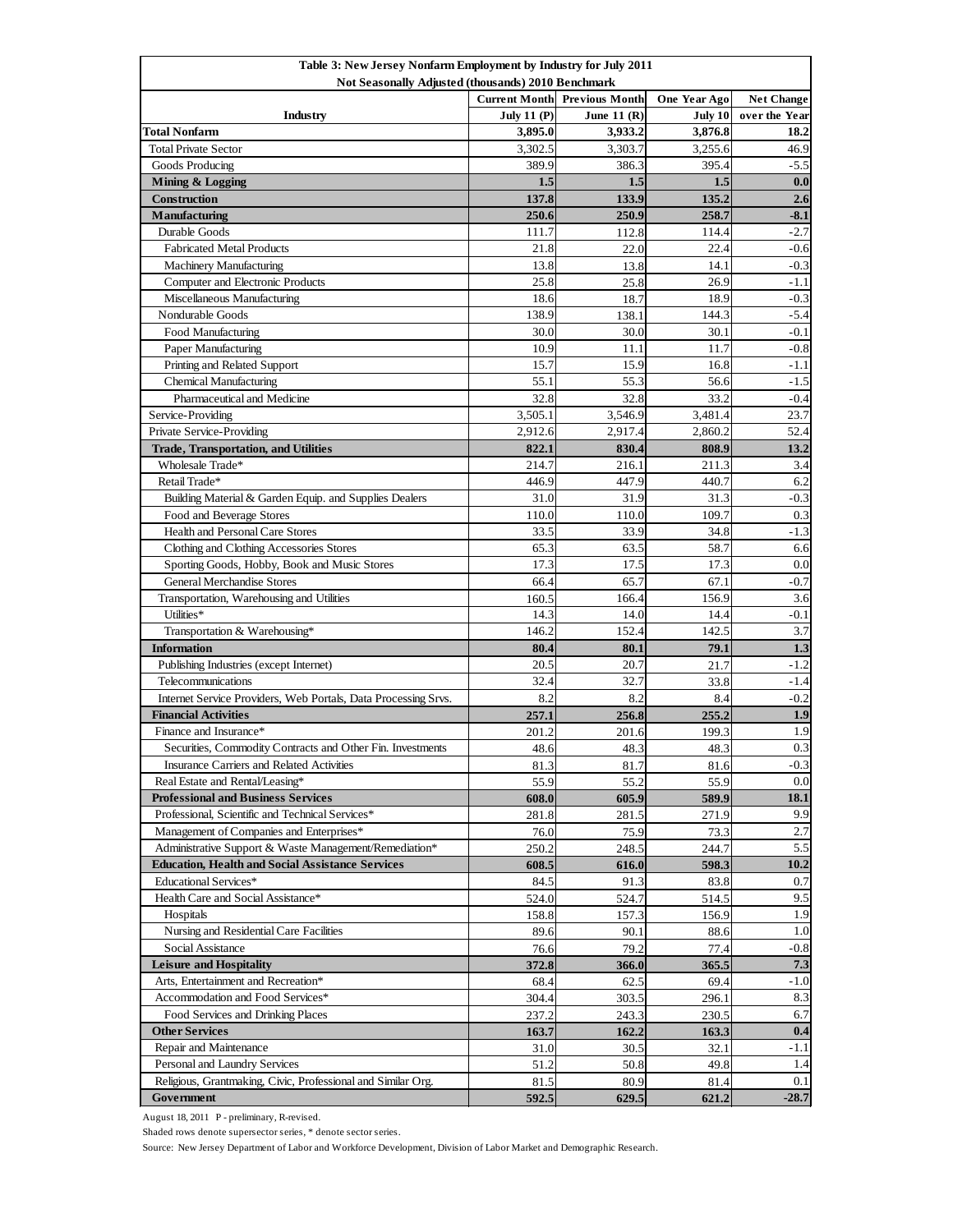| Table 4: New Jersey Nonfarm Employment (in thousands) 2010 Benchmark |              |              |                                         |              |                  |       |  |
|----------------------------------------------------------------------|--------------|--------------|-----------------------------------------|--------------|------------------|-------|--|
| <b>Annual Averages</b>                                               |              |              |                                         |              |                  |       |  |
|                                                                      | <b>Total</b> |              | <b>Private Sector</b>                   |              |                  |       |  |
|                                                                      |              |              |                                         |              | Service-         |       |  |
| Year                                                                 |              | <b>Total</b> | Manufacturing                           | Construction | <b>Providing</b> |       |  |
| 1990                                                                 | 3,635.1      | 3,058.4      | 529.5                                   | 147.7        | 2,378.1          | 576.7 |  |
| 1991                                                                 | 3,498.7      | 2,927.1      | 498.3                                   | 122.6        | 2,303.7          | 571.6 |  |
| 1992                                                                 | 3,457.9      | 2,886.0      | 474.1                                   | 112.1        | 2,297.5          | 571.9 |  |
| 1993                                                                 | 3,493.0      | 2,922.3      | 462.9                                   | 116.3        | 2,340.8          | 570.7 |  |
| 1994                                                                 | 3,552.8      | 2,979.4      | 456.0                                   | 121.7        | 2,399.3          | 573.4 |  |
| 1995                                                                 | 3,600.6      | 3,027.2      | 448.6                                   | 123.3        | 2,452.9          | 573.4 |  |
| 1996                                                                 | 3,638.9      | 3,068.3      | 437.4                                   | 125.0        | 2,503.8          | 570.6 |  |
| 1997                                                                 | 3,724.5      | 3,154.3      | 435.4                                   | 131.8        | 2,584.8          | 570.3 |  |
| 1998                                                                 | 3,801.3      | 3,229.6      | 429.4                                   | 136.1        | 2,661.8          | 571.7 |  |
| 1999                                                                 | 3,901.1      | 3,323.5      | 422.5                                   | 143.6        | 2,755.3          | 577.6 |  |
| 2000                                                                 | 3,994.5      | 3,405.7      | 421.6                                   | 149.6        | 2,832.6          | 588.9 |  |
| 2001                                                                 | 3,997.2      | 3,394.6      | 401.2                                   | 158.8        | 2,832.8          | 602.6 |  |
| 2002                                                                 | 3,983.9      | 3,370.4      | 367.5                                   | 162.6        | 2,838.8          | 613.5 |  |
| 2003                                                                 | 3,978.8      | 3,356.9      | 350.4                                   | 160.5        | 2,844.5          | 621.9 |  |
| 2004                                                                 | 3,999.1      | 3,365.7      | 338.2                                   | 165.9        | 2,860.0          | 633.4 |  |
| 2005                                                                 | 4,039.1      | 3,397.5      | 330.4                                   | 169.1        | 2,896.3          | 641.6 |  |
| 2006                                                                 | 4,071.0      | 3423.7       | 323.8                                   | 174.9        | 2923.3           | 647.3 |  |
| 2007                                                                 | 4,078.9      | 3431.2       | 311.3                                   | 172.3        | 2946.0           | 647.7 |  |
| 2008                                                                 | 4,050.9      | 3,401.7      | 298.8                                   | 164.5        | 2,936.7          | 649.2 |  |
| 2009                                                                 | 3,894.9      | 3,242.5      | 266.3                                   | 138.6        | 2,836.1          | 652.4 |  |
| 2010                                                                 | 3,854.5      | 3,212.0      | 257.7                                   | 129.5        | 2,823.4          | 642.5 |  |
|                                                                      |              |              | <b>Seasonally Adjusted Monthly Data</b> |              |                  |       |  |
| 2010                                                                 |              |              |                                         |              |                  |       |  |
| Jan                                                                  | 3,852.6      | 3,203.4      | 258.7                                   | 131.8        | 2,811.7          | 649.2 |  |
| Feb                                                                  | 3,842.9      | 3,196.0      | 258.3                                   | 130.8        | 2,805.6          | 646.9 |  |
| Mar                                                                  | 3,848.9      | 3,202.3      | 257.7                                   | 130.6        | 2,812.7          | 646.6 |  |
| Apr                                                                  | 3,867.2      | 3,217.9      | 258.4                                   | 131.8        | 2,826.3          | 649.3 |  |
| May                                                                  | 3,873.9      | 3,213.2      | 258.1                                   | 130.6        | 2,823.1          | 660.7 |  |
| Jun                                                                  | 3,869.3      | 3,215.1      | 257.7                                   | 129.5        | 2,826.4          | 654.2 |  |
| Jul                                                                  | 3,858.0      | 3,210.6      | 257.9                                   | 128.5        | 2,822.7          | 647.4 |  |
| Aug                                                                  | 3,851.3      | 3,213.0      | 257.4                                   | 127.5        | 2,826.7          | 638.3 |  |
| Sep                                                                  | 3,842.4      | 3,215.1      | 257.1                                   | 127.3        | 2,829.3          | 627.3 |  |
| Oct                                                                  | 3,846.2      | 3,216.9      | 256.2                                   | 127.3        | 2,832.0          | 629.3 |  |
| <b>Nov</b>                                                           | 3,851.9      | 3,221.3      | 255.7                                   | 128.9        | 2,835.3          | 630.6 |  |
| Dec                                                                  | 3,844.7      | 3,216.3      | 255.6                                   | 127.0        | 2,832.3          | 628.4 |  |
| 2011                                                                 |              |              |                                         |              |                  |       |  |
| Jan                                                                  | 3.828.9      | 3,206.4      | 253.8                                   | 125.7        | 2,825.6          | 622.5 |  |
| Feb                                                                  | 3,842.6      | 3,218.8      | 253.9                                   | 127.6        | 2,836.0          | 623.8 |  |
| Mar                                                                  | 3,846.9      | 3,222.7      | 252.7                                   | 127.8        | 2,840.8          | 624.2 |  |
| Apr                                                                  | 3,859.4      | 3,235.2      | 255.4                                   | 128.7        | 2,849.7          | 624.2 |  |
| May                                                                  | 3,862.3      | 3,238.0      | 251.4                                   | 128.5        | 2,856.6          | 624.3 |  |
| Jun(R)                                                               | 3,871.1      | 3,250.3      | 248.8                                   | 129.8        | 2,870.2          | 620.8 |  |
| Jul(P)                                                               | 3,872.9      | 3,254.2      | 250.9                                   | 132.0        | 2,869.8          | 618.7 |  |
| Aug                                                                  |              |              |                                         |              |                  |       |  |
| Sep                                                                  |              |              |                                         |              |                  |       |  |
| Oct                                                                  |              |              |                                         |              |                  |       |  |
| <b>Nov</b>                                                           |              |              |                                         |              |                  |       |  |
| Dec                                                                  |              |              |                                         |              |                  |       |  |

August 18, 2011 P - preliminary, R-revised.

Source: New Jersey Department of Labor and Workforce Development, Division of Labor Market & Demographic Research.